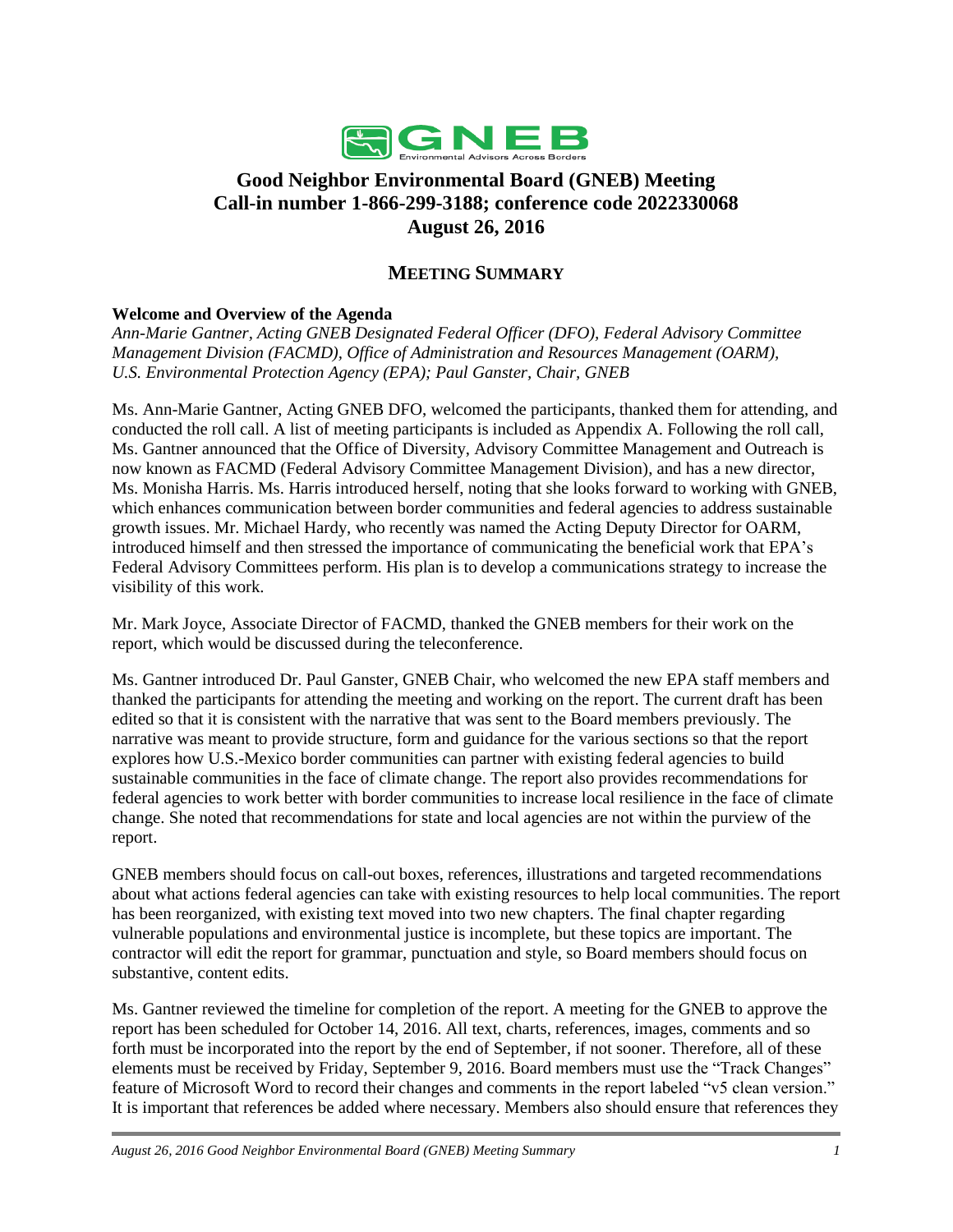previously provided are in the correct location within the report. Missing references should be added in comment boxes rather than inserted into the text.

## **Public Comments**

Ms. Gantner called for public comments. No oral or written comments were offered.

### **Discussion of Integrated Draft Report**

### *General Discussion*

Dr. Margaret Wilder, University of Arizona, thought that the "take-away" message from each section needed to be clarified. She also noted that the recommendations currently are inconsistent and need to be introduced in a consistent format. Dr. Keith Pezzoli, University of California, San Diego, agreed and added that the role of science must be made clear in the report as well. Science literacy will be important in moving forward on climate change at the federal level. One of the recommendations of the report may be to reinforce the National Oceanic and Atmospheric Administration's (NOAA) efforts to promote science literacy around climate change and also to reinforce the role that research universities play in assisting the federal framing of science literacy.

Dr. Ganster said that science literacy could be added to the existing structure of the report, including the addition of statements that reinforce the role of science and science literacy within the context of current federal agency climate change efforts. Dr. Pezzoli thought that this could be added to Table 2, which discusses NOAA's U.S. Climate Resilience Toolkit. Dr. Ganster agreed, noting that a scientific literacy recommendation could be added to Chapter 1. Dr. Jeff Payne, NOAA, commented that the connection between science and mitigation measures, tools and capacities is an avenue that GNEB should be clear and explicit about. On a related note, current statements in the report regarding projections include footnotes with a description of the underlying methodology used to determine these projections.

Dr. Wilder agreed with these points of view, noting the existence of strong physical and social science on climate change in the border region. The majority of models show the same projections and trends for the border region. GNEB must be completely transparent and careful about the language used in the report. Dr. Ganster asked Drs. Wilder, Pezzoli and Payne to help ensure that the report takes these issues into consideration. Dr. Payne said he had scrutinized Chapter 1 from this point of view. Dr. Wilder commented that several sections of the report are redundant. She thought that it would be helpful to include all information about the physical science of climate change into Chapter 1 with later chapters then referring back to Chapter 1. Ms. Carol Battershell, U.S. Department of Energy (DOE), heartily agreed with this suggestion. This would make it easier for external experts to review a smaller section of the report.

Dr. Ganster asked all of the GNEB members to keep these points in mind when they review the report so that the science does not need to be repeated in each chapter. Mr. Steve Niemeyer, Texas Commission on Environmental Quality, concurred with this suggestion. He thought that basic, empirical statements about climate change should be included at the beginning of the report to strengthen it and address the doubts of those who do not believe in climate change. Mr. Jose Angel, California Regional Water Quality Control Board, thought that the report might become too beleaguered if it overemphasized the fact that climate change exists. Ms. Edna Mendoza, Arizona Department of Environmental Quality, suggested that statements of overwhelming support of the science of climate change should be included in the report. Dr. Payne expressed concern with the idea that GNEB might express value judgments by including empirical information that may change depending on the domain in which the research is done.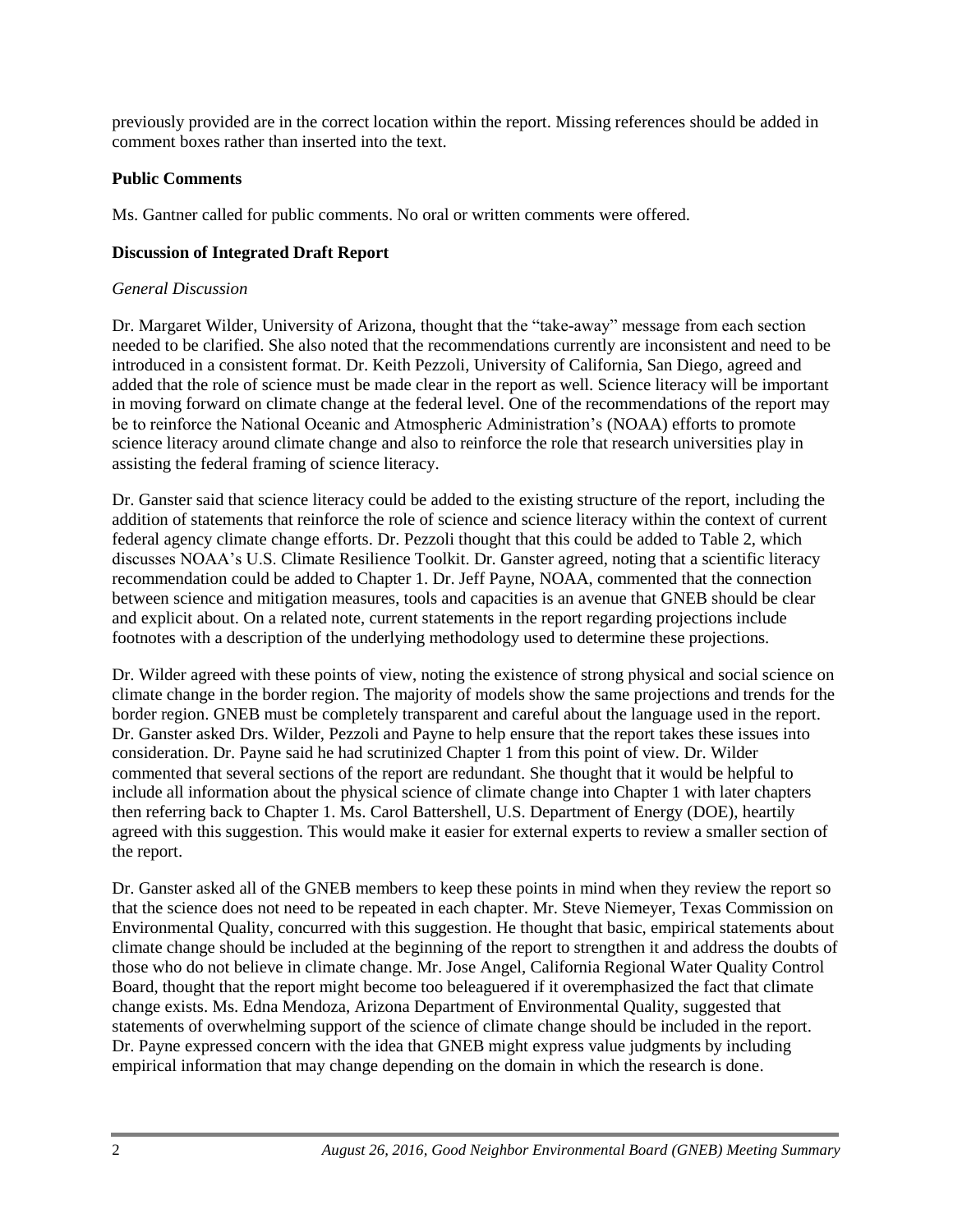Dr. Pezzoli noted that the question is not whether climate is changing but rather the degree to which climate change is anthropogenically driven; the important message is the urgency with which changing climate must be addressed, regardless of the cause. Dr. Wilder agreed; science can be included in the report that illustrates that the change is occurring without necessarily pointing to the causes of the change. Dr. Payne agreed. Chapter 1 currently describes climate change without being burdened by the causes, anthropogenic or not. Drs. Wilder, Pezzoli and Payne and Mr. Niemeyer will focus on this during their reviews of the report.

Mr. Joyce asked the GNEB members to consider the following question: If the Board planned to remain neutral regarding anthropogenic causes of climate change, why does the report advocate for anthropogenic changes to help mitigate climate change? A GNEB member responded that regardless of whether an individual believes in climate change or not, it is possible to engage in activities that benefit the environment such as energy conservation. This should be reflected in the report. Another GNEB member explained that the state of Texas' point of view is that climate change should be characterized as climate variability.

Ms. Mendoza asked about the process for states that need to recuse themselves. Mr. Joyce and Ms. Gantner explained that a statement will be added to the report detailing the recusals.

Ms. Laura Abram, First Solar, Inc., thought that Chapter 1 provided a good summary of the issues, but she noticed that some sections of this chapter were described in such detail that it created redundancies in the remainder of the report. Ms. Battershell noted the previous discussion about providing a detailed structural foundation in Chapter 1 so that later chapters could just refer back to Chapter 1, and it would be easier for external experts to review a single chapter. The Board members agreed that scientific details should be included in Chapter 1 and the redundancies, which were noted by several Board members, be removed from later chapters. It was suggested that data be consolidated, and all members would consider this as they review the report.

## *Specific Line Items in the Report*

The following specific items were identified by GNEB members during the teleconference. The members responsible for addressing the issues are identified in the action items.

- o Chapter 1, page 8, lines 8–9: "Graywater infrastructure" will be restored to "gray infrastructure."
- o Chapter 1, page 9, line 19: The sentence regarding cost of electricity does not make sense and must be checked.
- o Chapter 1: Based on a discussion of the state of Texas being penalized for Mexico burning coal supplied by a permitted Texas coal mine, the Board agreed to develop a broad recommendation on improving binational coordination to address transborder environmental issues such as these.
- o Chapter 2: Text on DOE activities related to climate change and the U.S.-Mexico border will be included via track changes.
- o Chapter 2: Text on the pending North American Development Bank (NADB) and Border Environment Cooperation Commission (BECC) merger will be added, including clarifying the differences in how NADB/BECC refer to gray and green infrastructure. Information about the merger should be known before the report is submitted.
- o Chapter 2, page 15, lines 12–13: Text should be added explaining the Border Liaison Mechanism.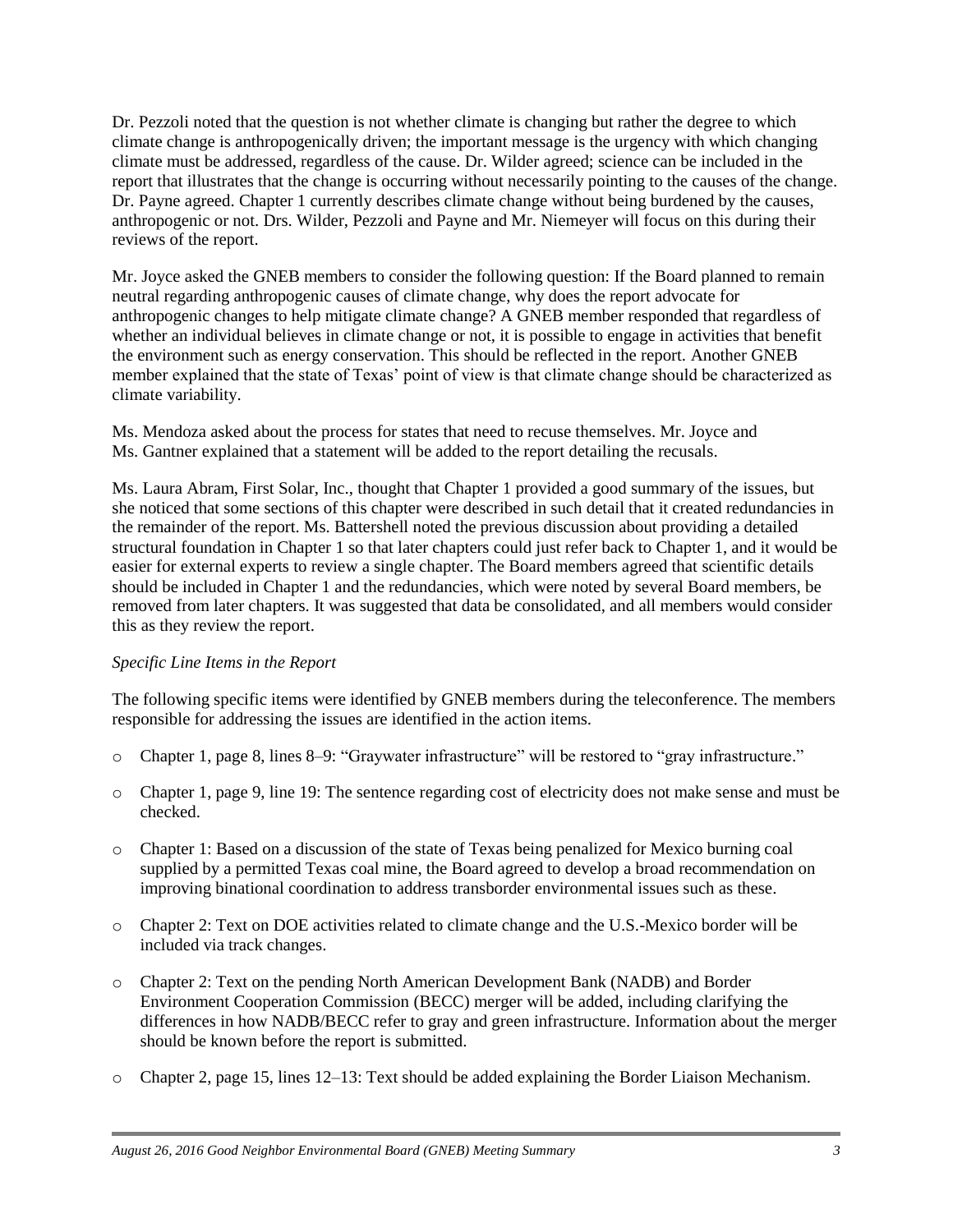- o Chapter 2, page 19, line 14: Include tribes in the sentence.
- $\circ$  Chapter 2, page 20, lines 17–20: Include an explanation regarding the Federal Highway Administration's (FHA) method for determining emissions estimates.
- o Chapter 2, page 20, lines 24–26: Clarify the text on nonattainment and add text regarding Nogales.
- $\circ$  Chapter 2, page 20, lines 27–28: The instances of "PM<sub>2.5</sub>" should be changed to "PM<sub>10</sub>."
- o Chapter 2, page 25: Recognition of the structure of *colonias* versus other types of municipalities should be included.
- o Chapter 2, page 25: A recommendation regarding Clean Power Plan implementation and how it applies to border communities will be added to the DOE section to the point that it can be developed considering the uncertainty regarding the plan.
- o Chapter 2, page 25: Because the United States and Mexico already have agreed to coordinate on transborder environmental issues, a specific recommendation will be added regarding Mexican coal burning as a source of air pollution in the U.S. border region.
- o Chapter 3, page 8, lines 14–16, and page 9, lines 2–9: Language on transportation will be added.
- o Chapter 3, page 33, lines 8–9: The accuracy of the statement regarding the cost of electricity must be verified.
- o Chapter 3, page 36, lines 15–18: A reference regarding the solar photovoltaic case study must be added and the information verified.
- o Chapter 3, page 37: A recommendation regarding transportation infrastructure and flooding will be added.
- $\circ$  Chapter 4, page 40, lines 11–15: The text regarding emissions estimates and the methodology used should be clarified.
- o Chapter 4, page 41: Text regarding the pilot joint inspection program in Nogales, which has decreased wait times, will be added, as long as data are available to prove that there have been beneficial environmental effects.
- o Chapter 4, page 41, Table 6: The appropriate reference will be added.
- o Chapter 4, page 43, line 1: "San Luis, Texas" will be changed to "San Luis, Arizona."
- o Chapter 4, page 46: Because it is a significant concern of border communities, a recommendation regarding increasing staffing and efficiency at ports of entry will be added.
- o Chapter 5: Text detailing the efforts of the state of Texas to promote renewable energy will be added to the chapter. Information about efforts in each of the border states could be added.
- o Chapter 5, page 48, lines 16–23: The statements regarding climate change, grid stability and power blackouts (e.g., greater demand, reduced efficiency) will be verified and clarified.
- o Chapter 5, page 57: A recommendation on carbon 1 and carbon 2 will be added.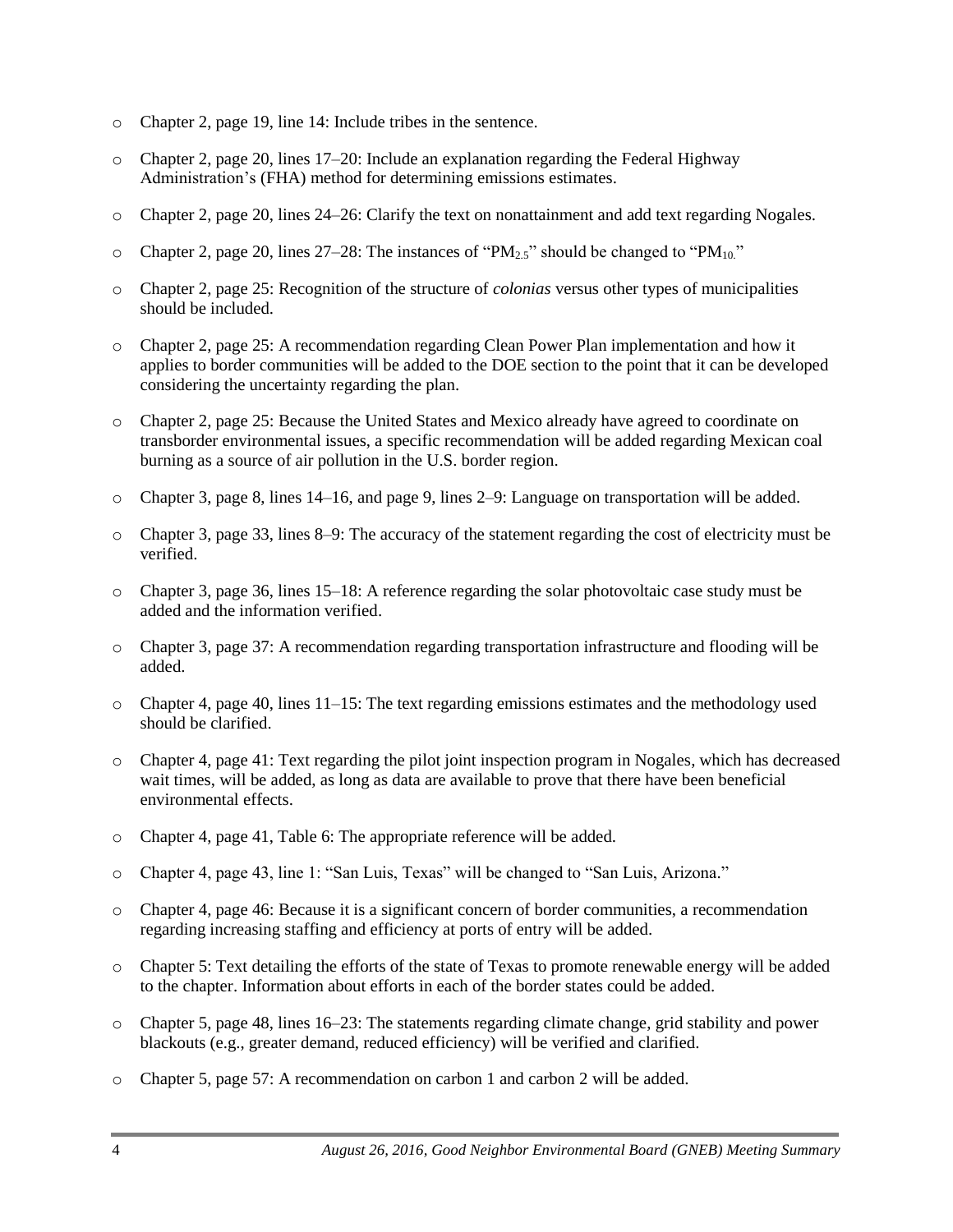- o Chapter 5, page 57: A recommendation or call-out box regarding the federal role in promoting renewable energy generation (e.g., microgrids) will be added.
- o Chapter 5, page 57: A recommendation regarding Property-Assessed Clean Energy programs will be added.
- o Chapters 5 and 6: Ms. Mendoza will provide a substantive editorial review of these chapters from a DOE perspective.
- o Chapter 6, page 62, lines 8–20: The text regarding the scope of Zika virus spread and occurrence will be revised, including the acknowledgment that information about the virus is changing rapidly. Appropriate references and an updated map will be added.
- o Chapter 6, page 66: A section on community stability will be added.
- $\circ$  Chapter 6, page 67, Section 6.11: The section on food security does not include appropriate references and, as currently drafted, is not within the scope of this report. This section will be revised and appropriate references added while ensuring that the issue is framed in terms of climate change.
- o Chapter 7: Text framing the issues for disadvantaged communities will be added. For example, tribal communities are disproportionally affected by climate change because of their reliance on subsistence living and the cultural importance of certain natural resources.
- o Chapter 7: Information on children's environmental health conferences in the context of climate change and border communities will be added.
- o Acknowledgements: GNEB members will provide their acknowledgements (including name, title and affiliation) to Ms. Gantner, copying Mr. Joyce.
- o Recommendations: Previous GNEB reports have been rich in recommendations; however, this report is lacking in this respect. Additional, specific recommendations should be identified that focus on short- to medium-term actions that federal agencies can take using existing resources to help border communities deal with the effects of climate change. The recommendations can encourage federal agencies to communicate the actions that they are taking so that efforts are not duplicated and can be coordinated/leveraged among agencies. Recommendations should be characterized in terms of needs and a description of the actions that federal agencies can take to address these needs. Additionally, the White House Council on Environmental Quality (CEQ) can help to coordinate federal efforts focused on the U.S.-Mexico border on receipt of this report.
- o The National Climate Assessment IV will be commencing soon, so this report is timely and will be foundational to how the assessment will be conducted.

## **Discussion of Report Topics for 2017**

Mr. Joyce explained that the time has come in the cycle to meet with CEQ and prepare for the December meeting, at which the Board will convey the current report. Discussions also will occur regarding the topic for the next GNEB report. Although CEQ provides the final mandate to the Board, GNEB in previous years has prioritized two to three consensus, high-priority topics about which the members can provide insightful, useful recommendations and advice to the federal government. Any GNEB members with ideas for potential topics should send their suggestions to Ms. Gantner, Dr. Ganster and Mr. Joyce.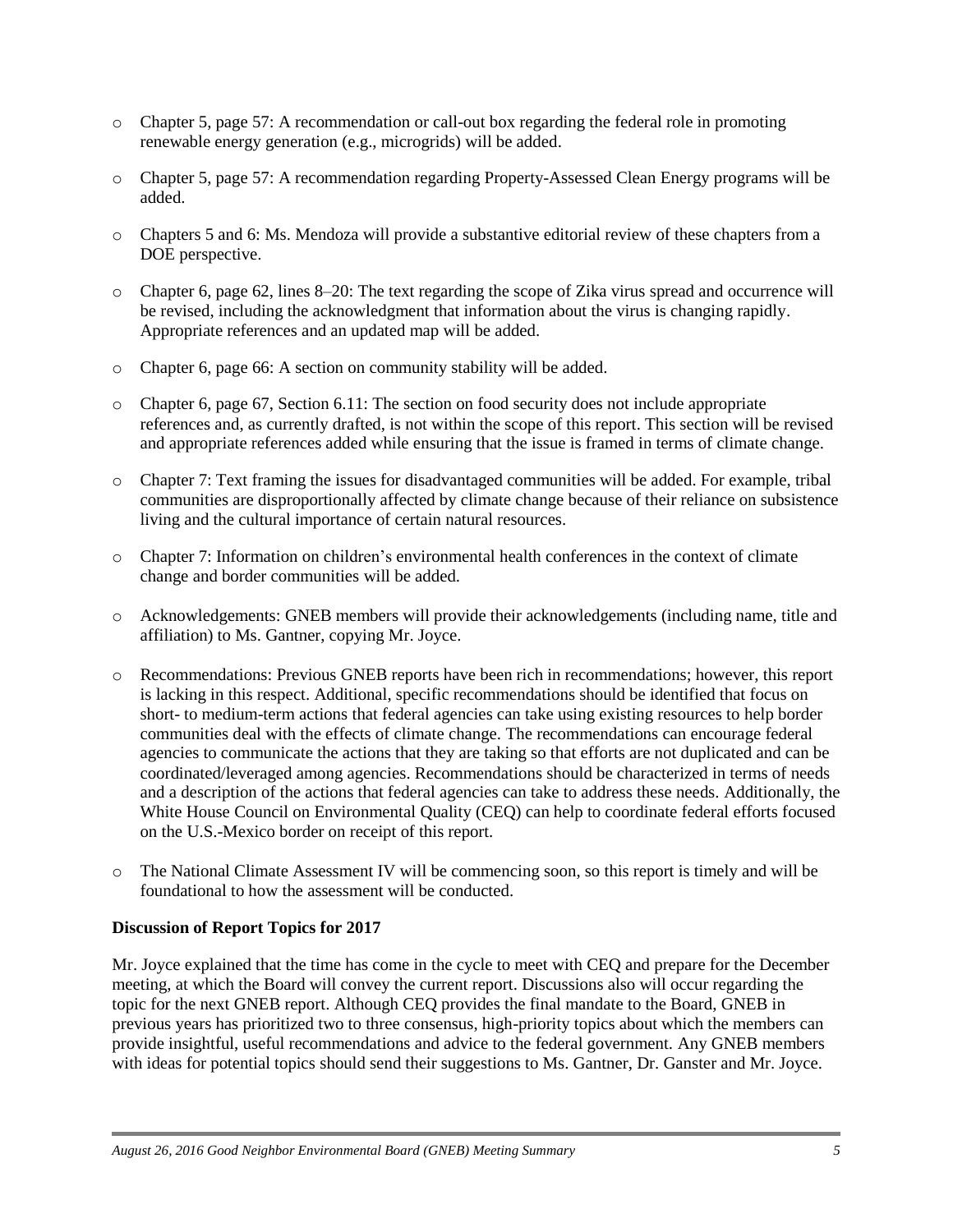Dr. Ganster noted that a current challenge is communication between and among federal agencies regarding issues that affect border communities. A related issue is communication with Mexico's agencies to build effective working relationships. Progress has been made in this area, but increased coordination (e.g., management of binational watersheds) is needed. The next report could focus on how federal agencies can better coordinate their activities in the border region and also improve coordination with their counterparts in Mexico. A GNEB member agreed, noting that implementing communication systems is critical. Dr. Teresa Pohlman, U.S. Department of Homeland Security, also agreed and would like to hear U.S. Department of State input on the topic because the State Department has the lead on issues related to the border region. Ms. Beverly Mather-Marcus, U.S. Department of State, commented that several interagency workgroups exist that deal with border issues, but most coordinated efforts focus on infrastructure rather than environmental topics. She is not aware of an interagency workgroup focused on border environmental topics.

In response to a comment by Dr. Pohlman regarding a CEQ workgroup (Southwest Border Interagency Working Group) that apparently now is defunct, Dr. Ganster suggested that GNEB recommend that the group be institutionalized and reconvened. Dr. Pohlman agreed, noting that the Board has presented to this group in the past.

Mr. Joyce commented that the Border 2020 initiative includes working groups comprising representatives from various federal agencies and counterpart agencies in Mexico. A GNEB member added that Border 2020 was established primarily to address border environmental issues and was intended to be an interagency effort. The effort in Mexico has been better organized as a result of Mexico's federal organization around environmental issues, but coordination of the U.S. effort has been less successful.

Dr. David Eaton, The University of Texas at Austin, noted that communicating information is critical to coordination, and communication efforts should be operationalized. Information is not always readily available, and there is no excuse for this given available technology. The Board should make recommendations regarding the operationalization of communication. Another GNEB member agreed, adding that a recommendation should focus on building an information infrastructure. In terms of placing this in a border context, the federal government recently convened the National Academies of Sciences, Engineering and Medicine to examine the transition to sustainability. A resulting 15-year retrospective indicated that data are available but not easily accessible. Building information infrastructure in the border region is critical and a natural next step of the federal effort.

## **Next Steps**

Ms. Gantner outlined the next steps for GNEB to complete the report, explaining that Dr. Jenny Lee, The Scientific Consulting Group, Inc. (SCG), had captured a list of action items, which would be sent via email to the Board members no later than Tuesday, August 30, 2016. The list of action items also is included below.

GNEB will meet to discuss and approve the report on Friday, October 14, 2016. A quorum of Board members is needed; alternate members are not eligible to vote on GNEB business.

Mr. Joyce reiterated that Board members must provide their comments on the report and all related items no later than Friday, September 9, 2016. SCG will incorporate all of the comments so that the report can be ready for review by the Board members by the end of September. Ms. Gantner reiterated that photos and references are needed.

In response to a question from a GNEB member, proxy votes cannot be sent via email; members must be present at the October teleconference to vote.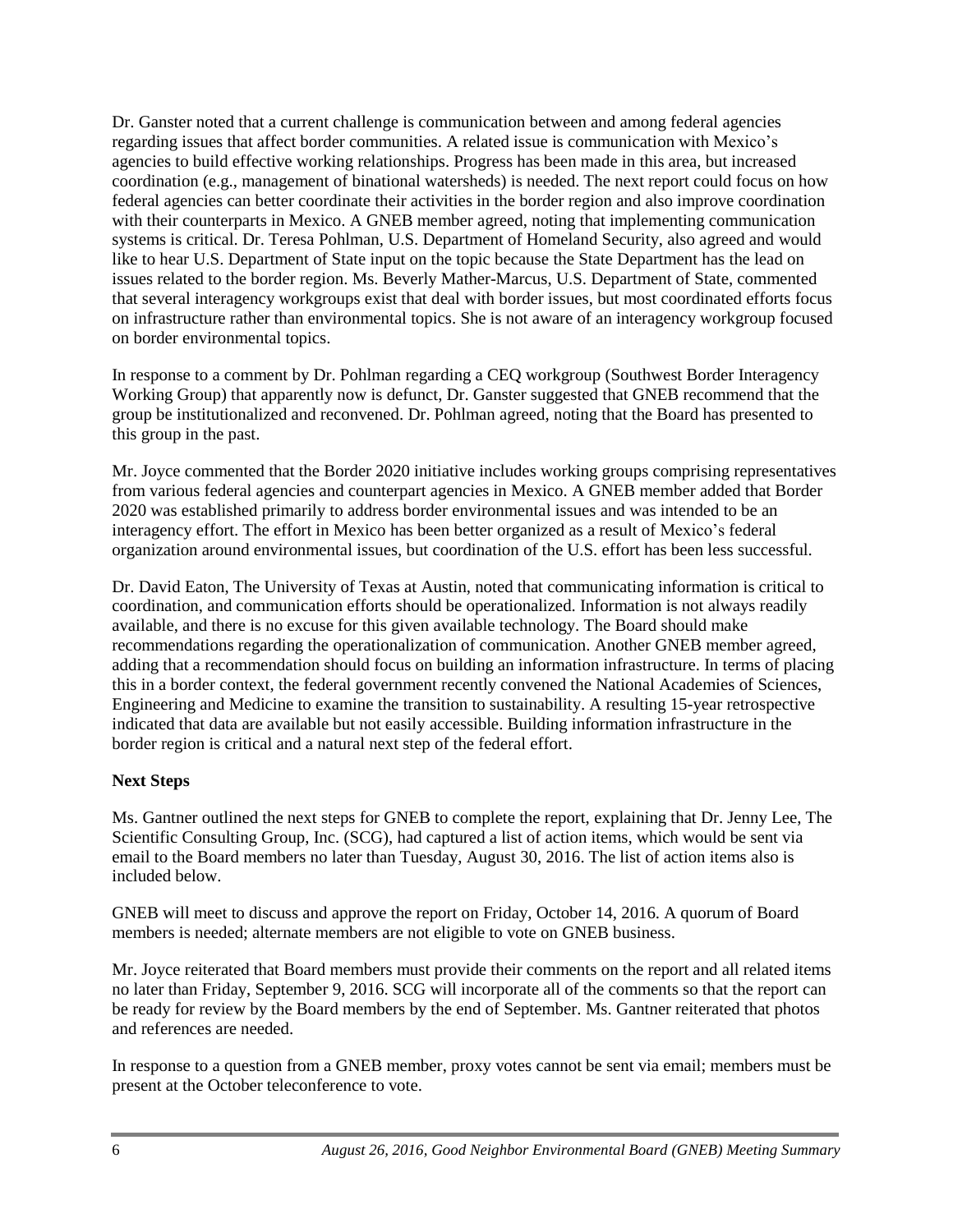### **Adjournment**

Dr. Ganster thanked the GNEB members for their input during the teleconference. The meeting was adjourned at 3:49 p.m. EDT.

### **Action Items**

- $\triangleright$  The GNEB members were asked to complete the following by September 9:
	- o **Text changes.** Send additional comments and suggestions on the draft report (clean version 5) to EPA using track changes.
	- o **Photographs.** Send photographs with credits to EPA.
	- o **Tables.** Send tables to EPA with reference cited, if applicable.
	- o **Acknowledgments.** Send additional acknowledgments to EPA.
	- o **References.** Provide missing references in the sections members authored.
- $\triangleright$  The GNEB editing team volunteered to complete the following by September 9 (Note: Page and line numbers refer to clean version 5. The individuals who volunteered to write and/or review specific edits are indicated in parentheses):
	- o Science/scientific integrity. Add text on the role of science and scientific literacy in climate change resilience (Authors: Keith Pezzoli, Jeff Payne).
	- o Science literacy references. Send to EPA (Keith Pezzoli).
	- o Anthropogenic origin of climate change. Add a sentence indicating that irrespective of whether climate change is anthropogenic, climate change is a concern in the border region (Author: Jeff Payne; Reviewers: Margaret Wilder, Keith Pezzoli, Steve Niemeyer).
	- o Chapter 1, page 9, lines 18–20. Check the accuracy of the text (Laura Abram, Carol Battershell).
	- o Chapter 1, page 8, lines 8–9. Edit the text (Lisa LaRocque).
	- o Chapter 1, page 9, lines 18–20. Check accuracy of the text (David Eaton).
	- o Chapter 1. Add a broad recommendation on improving federal coordination (Paul Ganster).
	- o Chapter 2. Provide text on Department of Energy activities (Carol Battershell).
	- o Chapter 2. Provide text on the pending NADB-BECC merger (Sam Coleman).
	- o Chapter 2, page 15, lines 12–13. Revise text to explain the Border Liaison Mechanism (EPA Region 6).
	- o Chapter 2, page 8, lines 8–9. Add reference to section 3.2, green infrastructure (Author: Lisa LaRocque; Reviewer: Keith Pezzoli).
	- o Chapter 2, page 20, lines 17–20. Add text on FHA method for determining emissions estimates (Sam Coleman).
	- o Chapter 2, page 20, lines 24–26. Clarify text on nonattainment and add text on Nogales (Sam Coleman).
	- o Chapter 2, page 25, lines 4–15 (recommendation 1). Rewrite the text (Sam Coleman).
	- o Chapter 2, page 25. Add a recommendation regarding the Clean Power Plan (Cyrus Reed, Sam Coleman).
	- o Chapter 2, page 25. Add a recommendation regarding Mexican coal burning as a source of air pollution in the U.S. border region (Steve Niemeyer, David Eaton).
	- o Chapter 3, page 33, lines 8–9. Check accuracy (David Eaton).
	- o Chapter 3, page 36, lines 15–18. Add a reference (Laura Abram).
	- o Chapter 3, page 37. Add a recommendation on transportation infrastructure and flooding (Edna Mendoza).
	- o Chapter 3, page 8, lines 14–16. Add language on transportation (Edna Mendoza).
	- o Chapter 3, page 9, lines 2–9. Add language on transportation (Edna Mendoza).
	- o Chapter 4, page 40, lines 11–14. Clarify (Sylvia Grijalva–not in attendance).
	- o Chapter 4, page 41. Add text on the pilot joint inspection program in Nogales (Teresa Pohlman).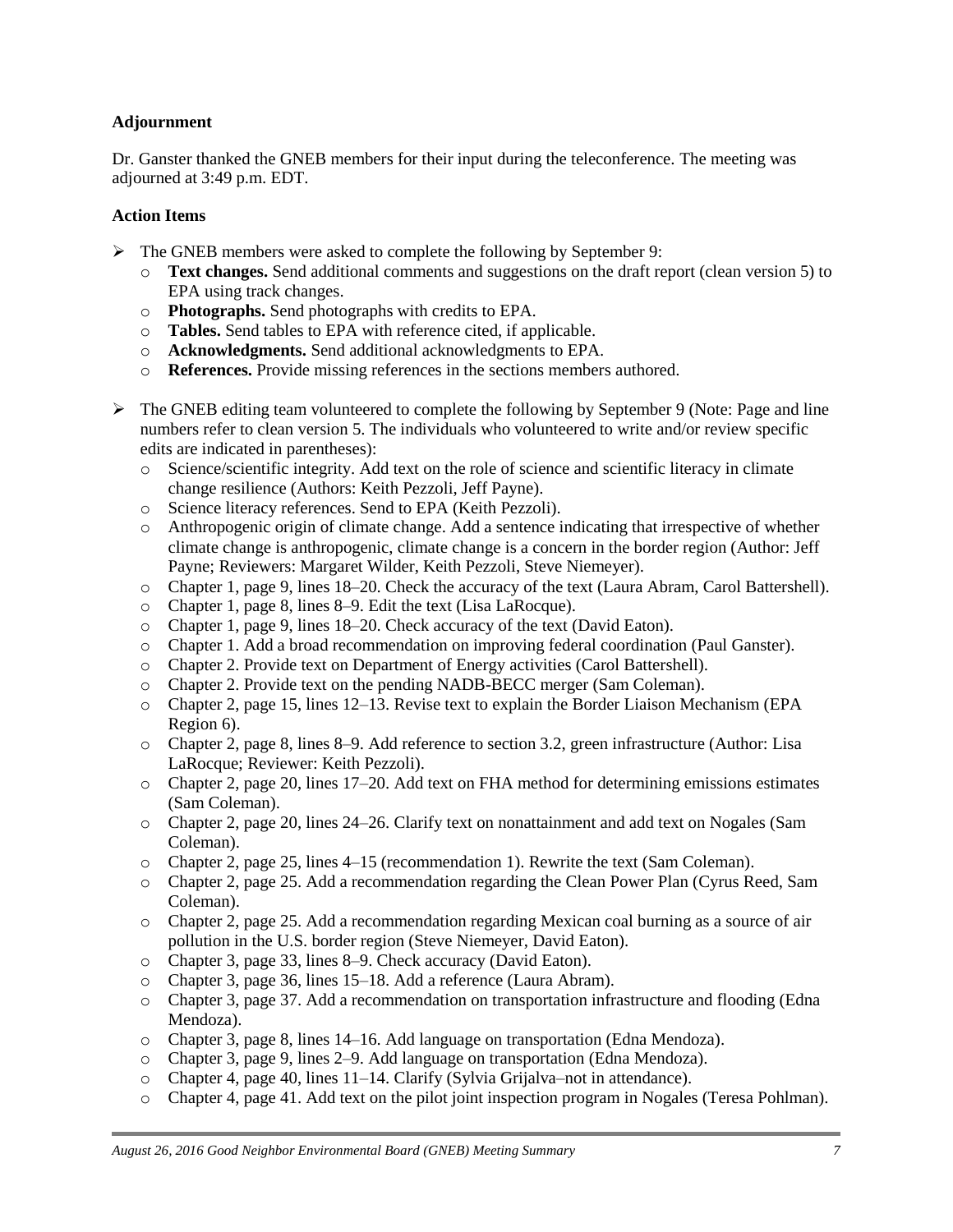- o Chapter 4, page 41, Table 6. Add a reference (Teresa Pohlman, Sylvia Grijalva).
- o Chapter 4, page 46. Add a recommendation on increased staffing at ports of entry (Edna Mendoza, Teresa Pohlman).
- o Chapter 5. Provide text on Texas efforts to promote renewable energy (Steve Niemeyer).
- o Chapter 5, page 48, lines 16–23. Clarify (Laura Abram, Carol Battershell).
- o Chapter 5, page 57. Add a recommendation on carbon 1 and carbon 2 (Jeff Payne).
- o Chapter 5, page 57. Add a recommendation on the federal role in promoting renewable energy generation (Carol Battershell).
- o Chapter 5, page 57. Add a recommendation regarding PACE programs (Cyrus Reed).
- o Chapters 5 and 6. Provide editorial review (Edna Mendoza).
- o Chapter 6, page 62, lines 8–20. Reword the text regarding the scope of Zika virus spread (David Eaton).
- o Chapter 6, page 66. Add a section on community stability (Lori Navarette, Teresa Pohlman).
- o Chapter 6, page 67, lines 4–7. Rephrase and add a reference (Author: Keith Pezzoli; Reviewer: David Eaton).
- o Chapter 6, page 67, lines 14–18. Rephrase and add a reference (Author: Keith Pezzoli; Reviewers: David Eaton, Teresa Pohlman, Rebecca Palacios).
- o Chapter 6, page 67, lines 22–26. Revise (Rebecca Palacios).
- o Chapter 7. Provide a draft chapter regarding framing issues for disadvantaged communities (Keith Pezzoli).
- o Chapter 7. Provide information on children's environmental health conferences (Sam Coleman).
- $\triangleright$  EPA will:
	- o Distribute via email the revised draft to the GNEB members for review on October 3.
	- o Remind the GNEB members of the October 14 meeting to approve the report.
- $\triangleright$  SCG will complete the following by September 23:
	- o Incorporate all changes approved by the Board during this meeting (page 8, lines 8–9: correct; page19, line 14; page 20, line 27; page 20, line 28; page 43, line 1).
	- o Add missing references that are not provided by the GNEB members by referring to previous draft chapters.
	- o Copyedit new text from the Board members using track changes.
	- o Delete or move to Chapter 1 all descriptions of climate science in Chapters 2 through 7, adding references to Chapter 1, where appropriate, using track changes.
	- o Eliminate duplicate text, using track changes.
	- o Ensure that English units are used with metric equivalents in parentheses, using track changes.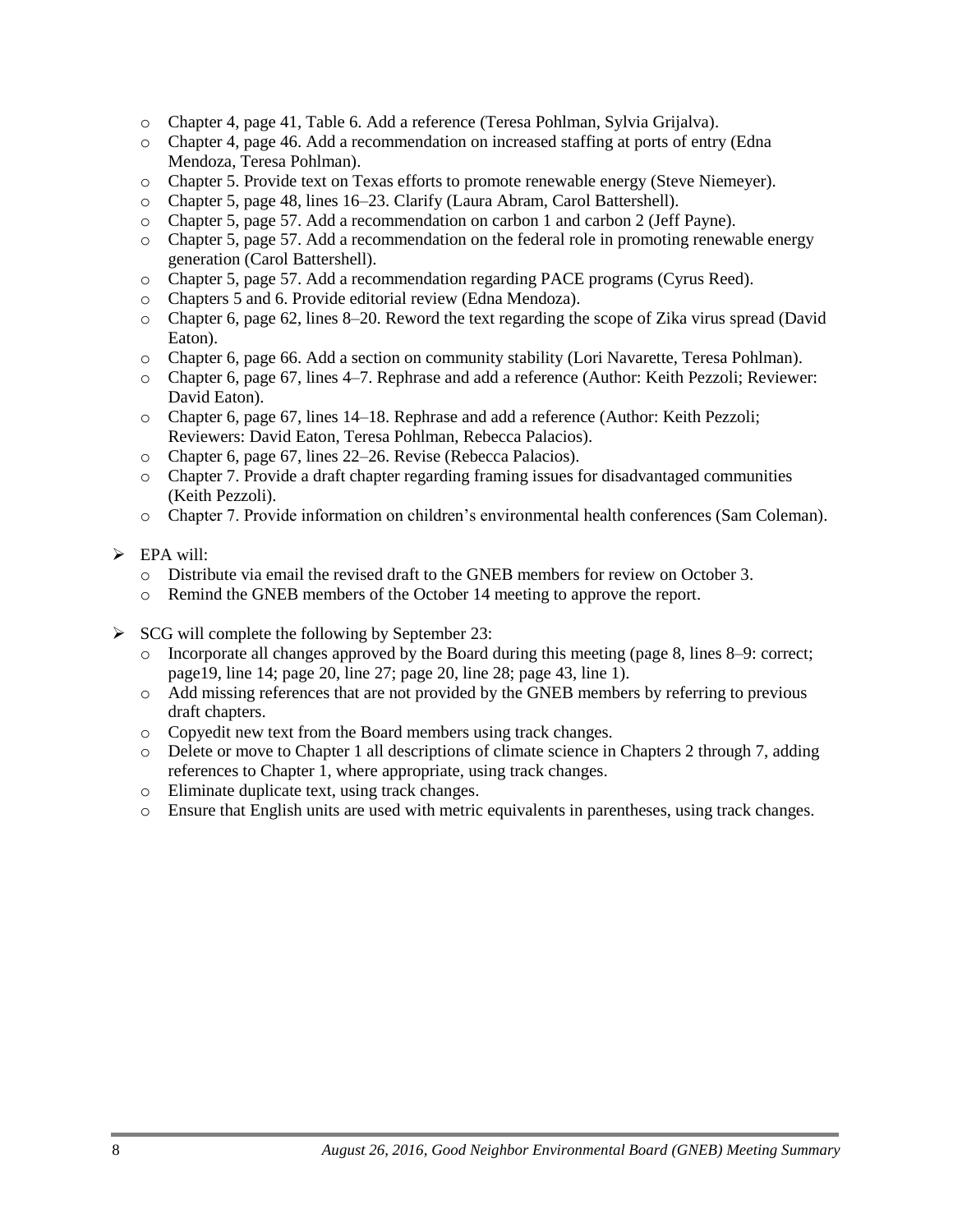### **Appendix A: Meeting Participants**

#### **Chair**

**Paul Ganster, Ph.D. Director** Institute for Regional Studies of the Californias San Diego State University San Diego, CA

### **Designated Federal Officer**

**Ann-Marie Gantner** Acting Designated Federal Officer Good Neighbor Environmental Board Federal Advisory Committee Management Division Office of Administration and Resources Management U.S. Environmental Protection Agency Washington, D.C.

### **Nonfederal, State, Local and Tribal Members**

**Laura Abram** Director, Public Affairs First Solar, Inc. San Francisco, CA

### **Jose Angel**

Interim Executive Officer State Water Resources Control Board California Regional Water Quality Control Board Palm Desert, CA

### **Lauren Baldwin, LEED-GA**

Sustainability Program Specialist City Manager's Department Office of Resilience and Sustainability City of El Paso El Paso, TX

### **Evaristo Cruz**

**Director** Environmental & Natural Resources Department Ysleta del Sur Pueblo El Paso, TX

### **Tom W. Davis**

General Manager Yuma County Water Users' Association Yuma, AZ

### **David J. Eaton, Ph.D.**

Bess Harris Jones Centennial Professor LBJ School of Public Affairs The University of Texas at Austin Austin, TX

### **Lisa LaRocque**

Sustainability Officer Public Works Department City of Las Cruces Las Cruces, NM

## **Edna A. Mendoza**

**Director** Office of Border Environmental Protection Arizona Department of Environmental Quality Tucson, AZ

### **Jack Monger**

Executive Director Industrial Environmental Association San Diego, CA

### **Rebecca L. Palacios, Ph.D.**

Associate Professor Public Health Sciences New Mexico State University Las Cruces, NM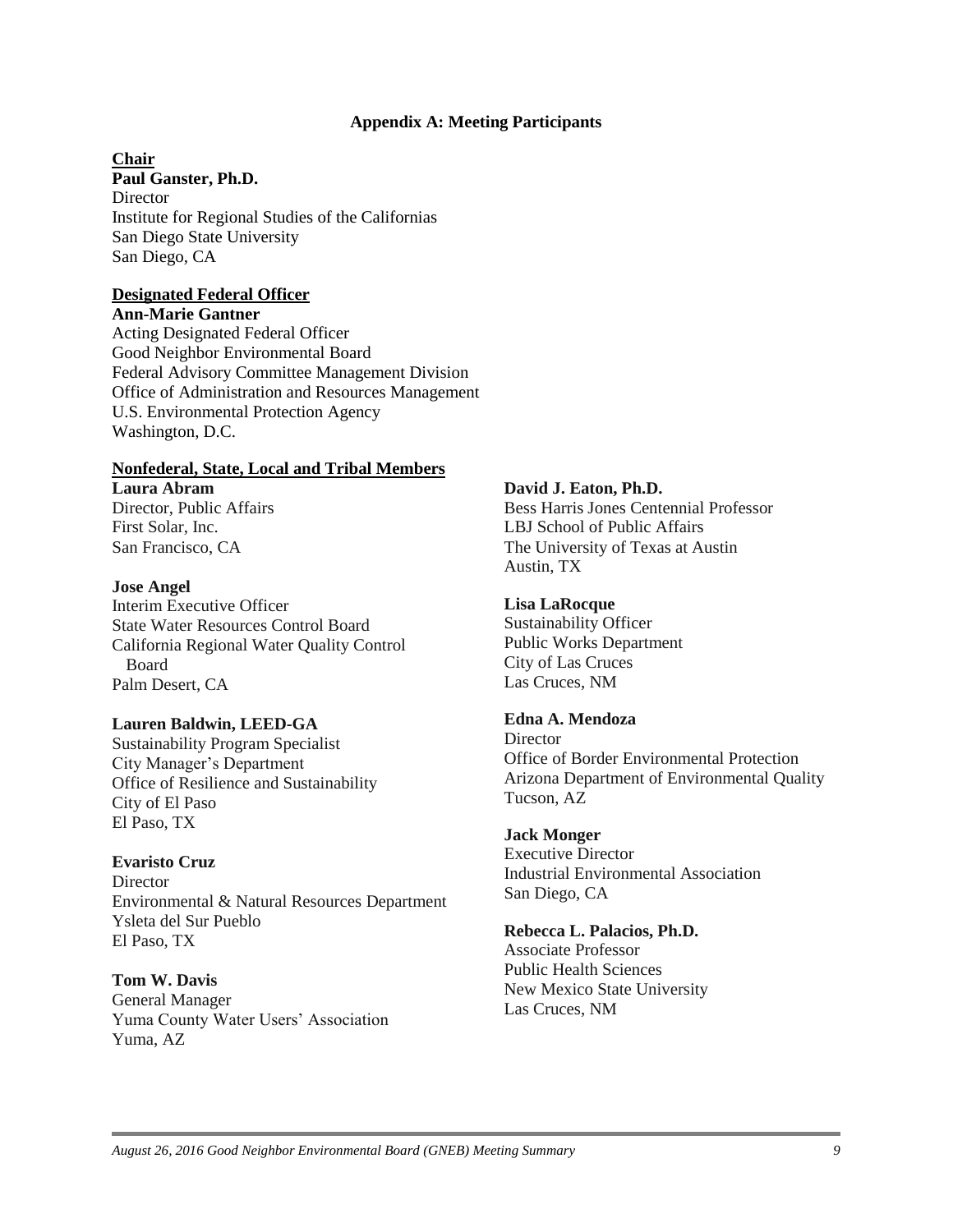### **Keith Pezzoli, Ph.D.** Teaching Professor, Department of Communication Director, Urban Studies and Planning Program University of California, San Diego La Jolla, CA

## **Cyrus B. H. Reed, Ph.D.**

Conservation Director Sierra Club, Lone Star Chapter Austin, TX

## **Federal Members**

*U.S. Department of Commerce—National Oceanic and Atmospheric Administration* **Jeff Payne, Ph.D.** Acting Director Office for Coastal Management National Oceanic and Atmospheric Administration U.S. Department of Commerce Mount Pleasant, SC

## *U.S. Department of the Interior* **Jonathan Andrew**

Interagency Borderlands Coordinator Office of the Secretary U.S. Department of the Interior Washington, D.C.

## *U.S. Department of Homeland Security*  **Teresa R. Pohlman, Ph.D., LEED, AP**

Executive Director Sustainability and Environmental Programs Undersecretary for Management U.S. Department of Homeland Security Washington, D.C.

## **Nonfederal Alternate**

**Stephen M. Niemeyer, P.E.** Border Affairs Manager and Colonias Coordinator Intergovernmental Relations Division Texas Commission on Environmental Quality Austin, TX

## **Thomas Skibitski**

Chief, Emergency Response Operations Office of the Secretary New Mexico Environment Department Albuquerque, NM

## **Margaret Wilder, Ph.D.**

Associate Professor School of Geography and Development Center for Latin American Studies University of Arizona Tucson, AZ

# *U.S. Environmental Protection Agency*

**Samuel Coleman, P.E.** Deputy Regional Administrator Region 6 U.S. Environmental Protection Agency Dallas, TX

## *U.S. Department of Energy*

**Carol Battershell** Deputy Director Energy Policy and Systems Analysis U.S. Department of Energy Washington, D.C.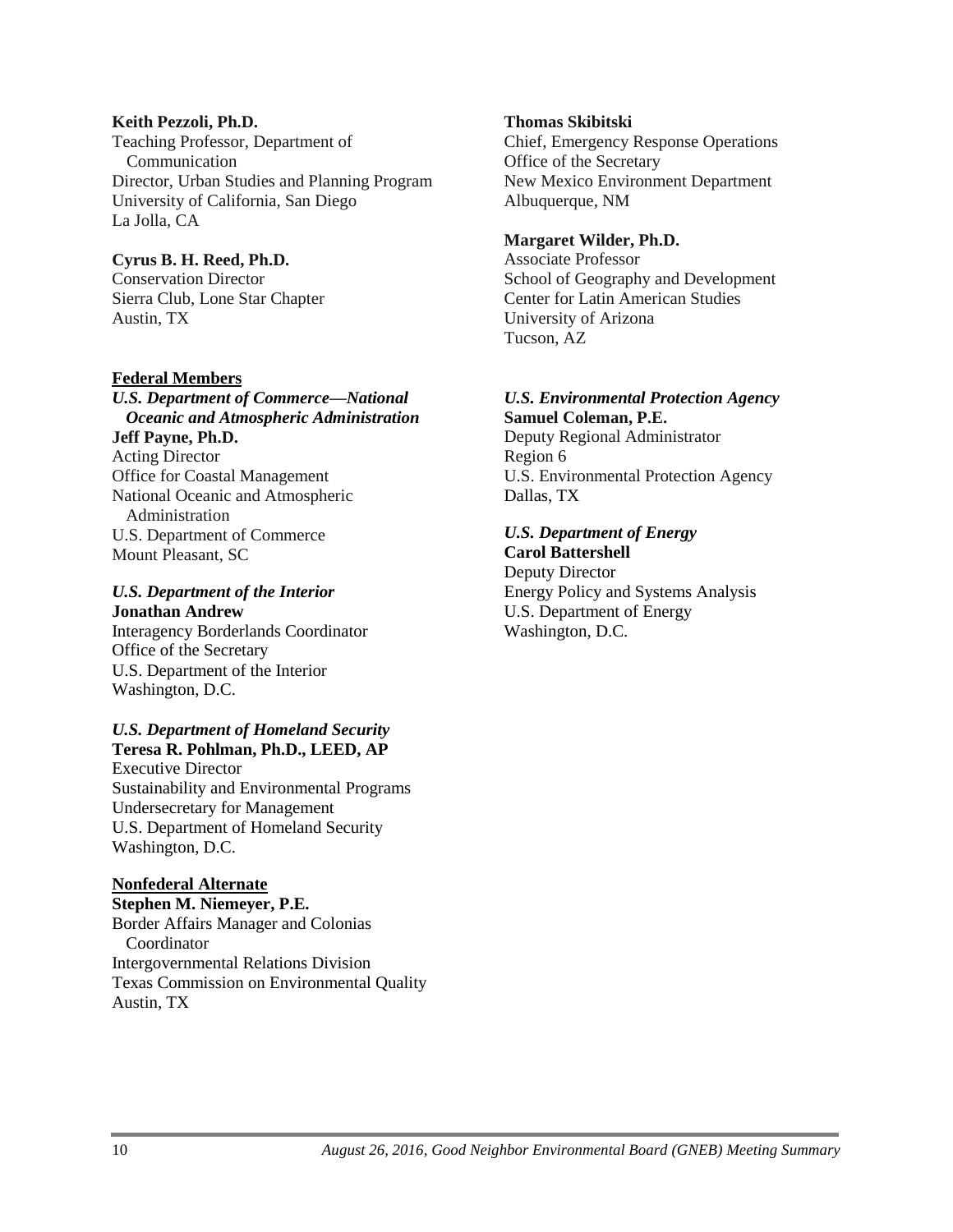### **Federal Alternates**

*U.S. Department of Health and Human Services* **Lori Navarrete, M.P.H. (with Mary Silva, Intern)** Binational Operations Coordinator U.S. Section, U.S.-México Border Health Commission U.S. Department of Health and Human Services El Paso, TX

### *U.S. Department of State*

**Beverly Mather-Marcus** Energy and Environment Officer Office of Mexican Affairs U.S. Department of State Washington, D.C.

### *International Boundary and Water Commission* **Russell Frisbie** Special Assistant International Boundary and Water Commission, U.S. Section Liaison Office of Mexican Affairs U.S. Department of State Washington, D.C.

*U.S. Department of Energy*

**Rebecca Dell** Special Advisor for Energy Policy U.S. Department of Energy Washington, D.C.

### **U.S. Environmental Protection Agency Regional Office Participants**

*Region 6* **Jenna Manheimer** Region 6 U.S. Environmental Protection Agency Dallas, TX

### *Region 6*

**Carlos Rincón, Ph.D. Director** Border Office U.S. Environmental Protection Agency El Paso, TX

*Region 6* **Kevin Shade** Region 6 U.S. Environmental Protection Agency Dallas, TX

*Region 9* **Jeremy Bauer** Border Liaison Office U.S. Environmental Protection Agency San Diego, CA

## **U.S. Environmental Protection Agency Headquarters Participants**

**Monisha Harris Director** Federal Advisory Committee Management Division Office of Administration and Resources Management U.S. Environmental Protection Agency Washington, D.C.

### **Michael Hardy**

Acting Deputy Director Office of Administration and Resources Management U.S. Environmental Protection Agency Washington, D.C.

**Marta Jordan** Office of International and Tribal Affairs U.S. Environmental Protection Agency Washington, D.C.

### **Mark Joyce**

Associate Director Federal Advisory Committee Management Division Office of Administration and Resources Management U.S. Environmental Protection Agency Washington, D.C.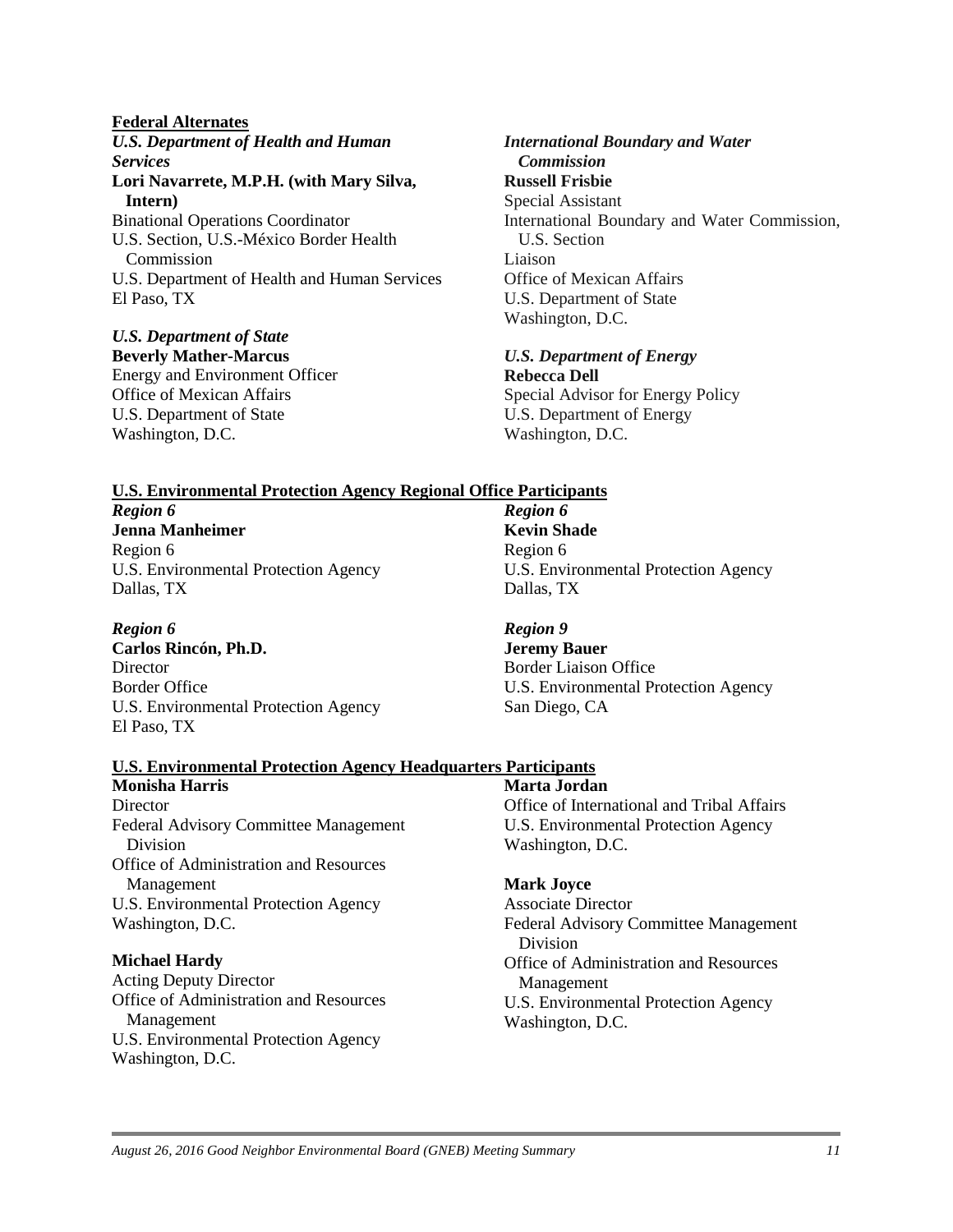### **Contractor Support**

**Jennifer Lee, Ph.D.** Science Writer/Editor The Scientific Consulting Group, Inc. Gaithersburg, MD